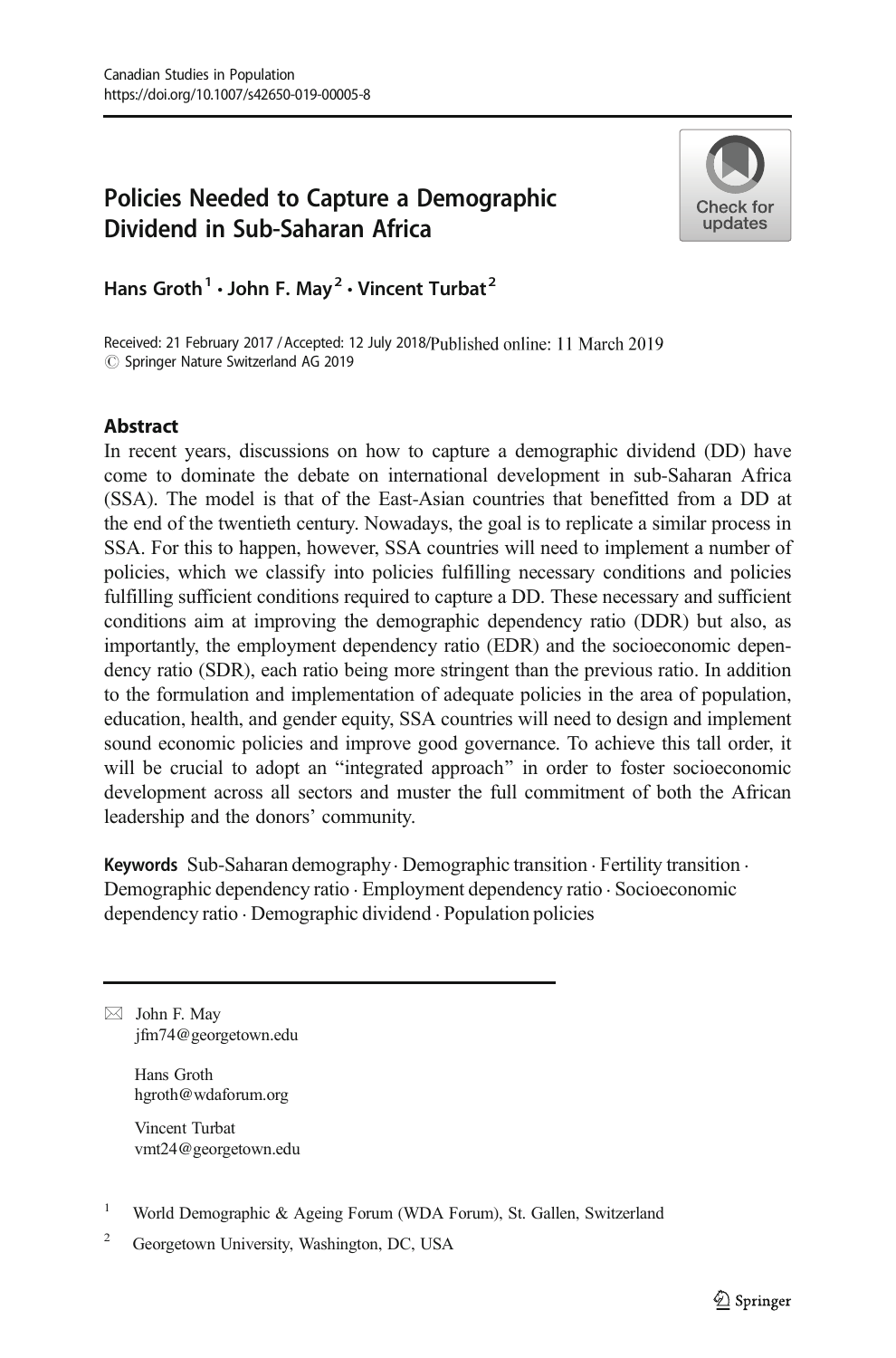# <span id="page-1-0"></span>1 Introduction

In recent years, discussions about international development have focused on the formulation of policies that would help countries in sub-Saharan African (SSA) replicate the conditions that enabled East-Asian countries to capture a demographic dividend (DD) during the period covering the early 1960s to the 1990s (World Bank [2015;](#page-11-0) Thakoor and Wakeman-Linn [2016;](#page-11-0) World Bank/International Monetary Fund [2016\)](#page-11-0). The DD can be defined as an economic surplus triggered by an increase of the employed working-age population relative to the dependent population (Turbat [2017;](#page-11-0) see also Lee and Mason [2006](#page-11-0)).

This paper focuses on the public policies that are needed to capture a DD in SSA. We submit that these policies can be differentiated between those fulfilling the necessary conditions and those achieving the sufficient conditions to capture a DD.

DD-friendly policies should start by aiming at accelerating the demographic transition, which is a necessary condition to open the demographic window of opportunity and reap the benefits of a DD. These demographic policies should be accompanied by a set of socioeconomic policies designed to improve education, health, and gender equity outcomes, which would foster an enabling environment.

We call necessary conditions the set of policies that are needed to improve the demographic dependency ratio (DDR). In other words, these are the policies that would lead to a fast and sharp decline in fertility levels, would improve the relationship between active adults and young dependents, and, eventually, would open the demographic window of opportunity.

Once the demographic window of opportunity is opened, other conditions are required. We call *sufficient conditions* the set of policies that are needed to improve the employment dependency ratio (EDR) and the socioeconomic dependency ratio  $(SDR).$ <sup>1</sup> The sufficient conditions include the employment policies (targeting full employment for the newcomers on the labor market) as well as the policies dealing with salaries and social issues. These policies should also address the productive use of the economic surplus, which is freed by the decrease in the number of young dependents. Therefore, these policies encompass economic, education, health, gender, and governance issues (Gribble and Bremner [2012;](#page-11-0) Zuber et al. [2017\)](#page-11-0).

The first section of the paper provides key definitions and describes the conceptual framework. The second section reviews the public policies, i.e., the population policies, which are needed to open a demographic window of opportunity. In this section, attention is paid to policies needed to improve the DDR. In the third section of the paper, the emphasis is on the policies that aim at improving the EDR and the SDR, essentially the employment policies as well as the policies on salaries and social issues. Finally, in the fourth section, we look at the way forward and suggest policy priorities for the SSA governments and their development partners.

The paper is based on the findings of the new book edited by Hans Groth and John F. May, published by Springer (Groth and May [2017](#page-11-0)). This volume, which offers a state of the art of the current thinking on the DD and related policies in sub-Saharan Africa, is the result of a 3-year effort by 50 international scholars, of which more than one-third are working in, or are linked to, African institutions. The theoretical chapter by Turbat

<sup>&</sup>lt;sup>1</sup> It should be noted that each ratio is more stringent than the previous ratio.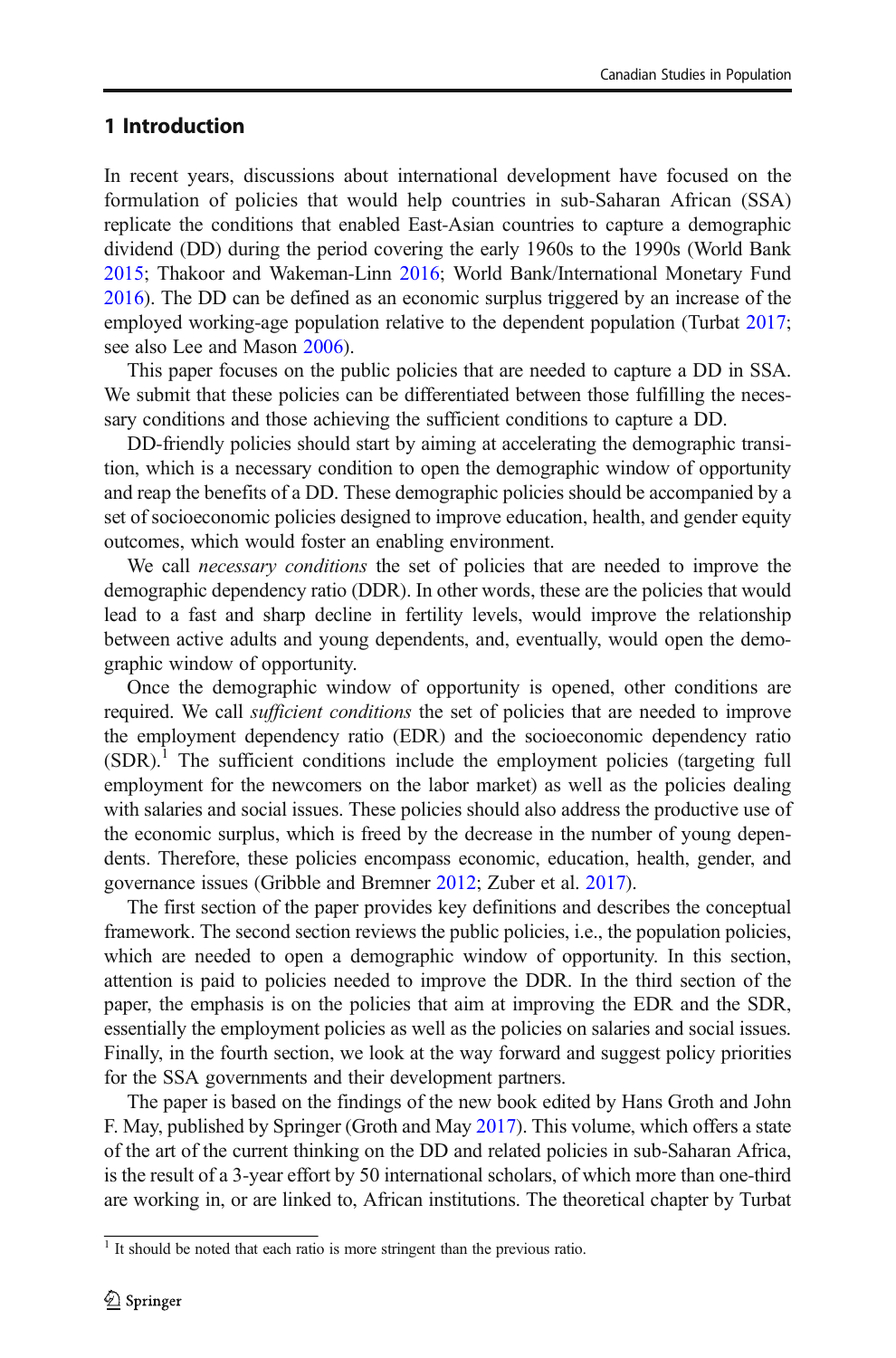published in this volume offers the basic conceptual framework, which was refined when preparing this paper (Turbat [2017](#page-11-0)).

# 2 Conceptual Framework

As mentioned, the demographic dividend (DD) can be defined as an economic surplus resulting from a relative increase of the employed working-age population as compared to the dependents, in particular, the young dependents (Turbat [2017](#page-11-0)). This economic surplus is generated by two elements: the freeing up of resources due to a decrease in the dependency ratio and an increase in gross domestic product (GDP) due to the arrival of the "boom generation" on the labor market. This economic surplus translates into a greater amount of resources, expressed in terms of GDP. These additional resources are in excess of what is needed to cover the current needs of the dependents and are available either for investment in both fixed and human capital and/or for additional consumption (May and Turbat [2017:](#page-11-0) 83, Note 1).

The concept of the demographic dividend was formulated after an examination of the East-Asian "economic miracle," which occurred in the years 1960s to 1990s. To fully understand this phenomenon, economists, demographers, and social scientists were compelled to factor in the demographic changes in these populations, namely the rapid shift in the age structure that was brought about by fast fertility declines. It is estimated that the demographic dividend in East Asia triggered a boost in the economic growth of about 40% (May and Turbat  $2017:79$  $2017:79$ ).<sup>2</sup>

However, a major issue lies in the correct calculation of the dependency ratio. Demographers propose a classic definition of what we will call the "demographic" dependency ratio. The "demographic dependency ratio" (DDR) is the number of people that are not of working age divided by the number of people that are of working age.

The formula might read as follows (under the assumption of a working age 15–64):

(Number of people aged 0 to 14 and 65 and over) 
$$
\times
$$
 100  
\nNumber of people aged 15 to 64

In fact, this crude measurement needs to be re-examined for two main reasons. First, children remain dependents well beyond age 15, and older people often fall again in the dependents' category before they reach the age of 65. Second, not all adults are actively employed. Therefore, unemployed adults should be added to the dependents in the numerator and subtracted from the number of people aged 15 to 64 in the denominator. It could be argued that people who are underemployed should be treated similarly, although accurate data on underemployment are usually hard to obtain. Therefore, we propose to calculate an "employment dependency ratio" (EDR), which we define as the number of people that are unemployed (or inactive), whatever their age, *divided* by

<sup>&</sup>lt;sup>2</sup> This paper will exclusively focus on the first demographic dividend, i.e., the fostering of an economic surplus following a change in the age structure. A second dividend, namely an increased capital accumulation obtained through savings and investment, may occur after a first dividend has been captured (Lee and Mason [2006\)](#page-11-0).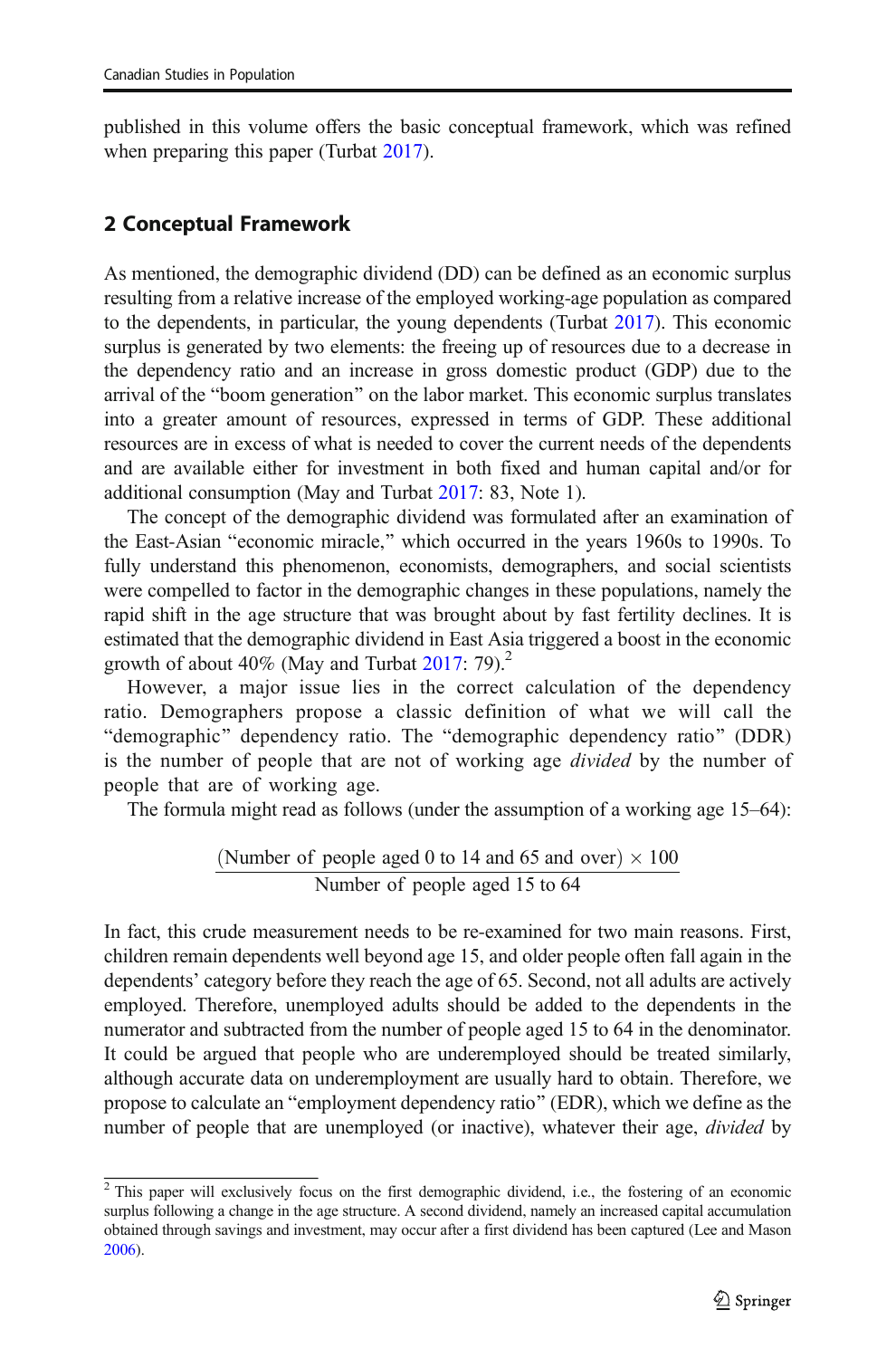number people that are working (or active), whatever their age. The formula is as follows:

$$
\frac{(Under 15 + Over 65) + (Unemployed 15 to 64) - (Employee U15 and 65+) \times 100}{(15 to 64) - (Unemployed 15 to 64) + (Employee U15 and 65+)}
$$

or in short, unemployed/employed.

However, this is not sufficient to fully assess the dependency burden (i.e., the burden on the active people who need to support the dependents). We, therefore, propose to calculate what we call a "socioeconomic dependency ratio" (SDR) which we define as the number of people that have a total consumption higher than their total income generated by a productive activity—divided by the number of people that have a total income—generated by a productive activity—higher than their total consumption.

The socioeconomic dependency ratio (SDR) formula reads as follows:

$$
\frac{(Number of People whose Income is < Consumption) \times 100}{(Number of People whose Income is > Consumption)}
$$

This dependency ratio is similar to the "support ratio" as spelled out in the National Transfer Accounts (NTA) Manual<sup>3</sup> and, for instance, calculated by the CREFAT<sup>4</sup> for the SWEDD<sup>5</sup> countries.

The support ratio as defined in the NTA is similar to an approach introduced by Cutler et al. [\(1990\)](#page-11-0). The ratio of the number of workers, weighted to incorporate agevariation in labor income, to the number of consumers, weighted to incorporate agevariation in consumption. More precisely, the effective number of workers (L) incorporates age-variation in labor force participation, hours worked, unemployment and productivity or wages, and the effective number of consumers (N) includes age-specific variation in consumption.

The support ratio formula is L/N where L is the number of workers and N the number of consumers. In other words, it provides an estimate of the number of consumers supported by the workers. One can, therefore, write the consumption per consumer (C/N) as follows:

$$
\frac{C}{N} = \frac{(1\text{--}s)Y}{L} \times \frac{L}{N}
$$

where  $C$  is the total consumption,  $Y$  the total income, and  $s$  the average propensity to save  $(c,$  the propensity to consume = 1–s).

The SDR that we are proposing is different from the support ratio in that we are having the workers in the denominator and the "dependent" consumers (not the total consumers) in the numerator. It is built as a dependency ratio and not as a support ratio.

In order to capture a demographic dividend, a country will need not only to improve the DDR but also the EDR and the SDR. As explained in the [Introduction,](#page-1-0) this paper

<sup>&</sup>lt;sup>3</sup> National Transfer Accounts Manual: Measuring and Analyzing the Generational Economy, New York: United Nations, 2013.

<sup>4</sup> Centre de Recherches en Économie et Finance Appliquées de Thiès, Sénégal.

<sup>&</sup>lt;sup>5</sup> The Sahel Women's Empowerment and Demographic Dividend (SWEDD) is a World Bank project that includes six countries: Burkina Faso, Chad, Côte d'Ivoire, Mali, Mauritania, and Niger.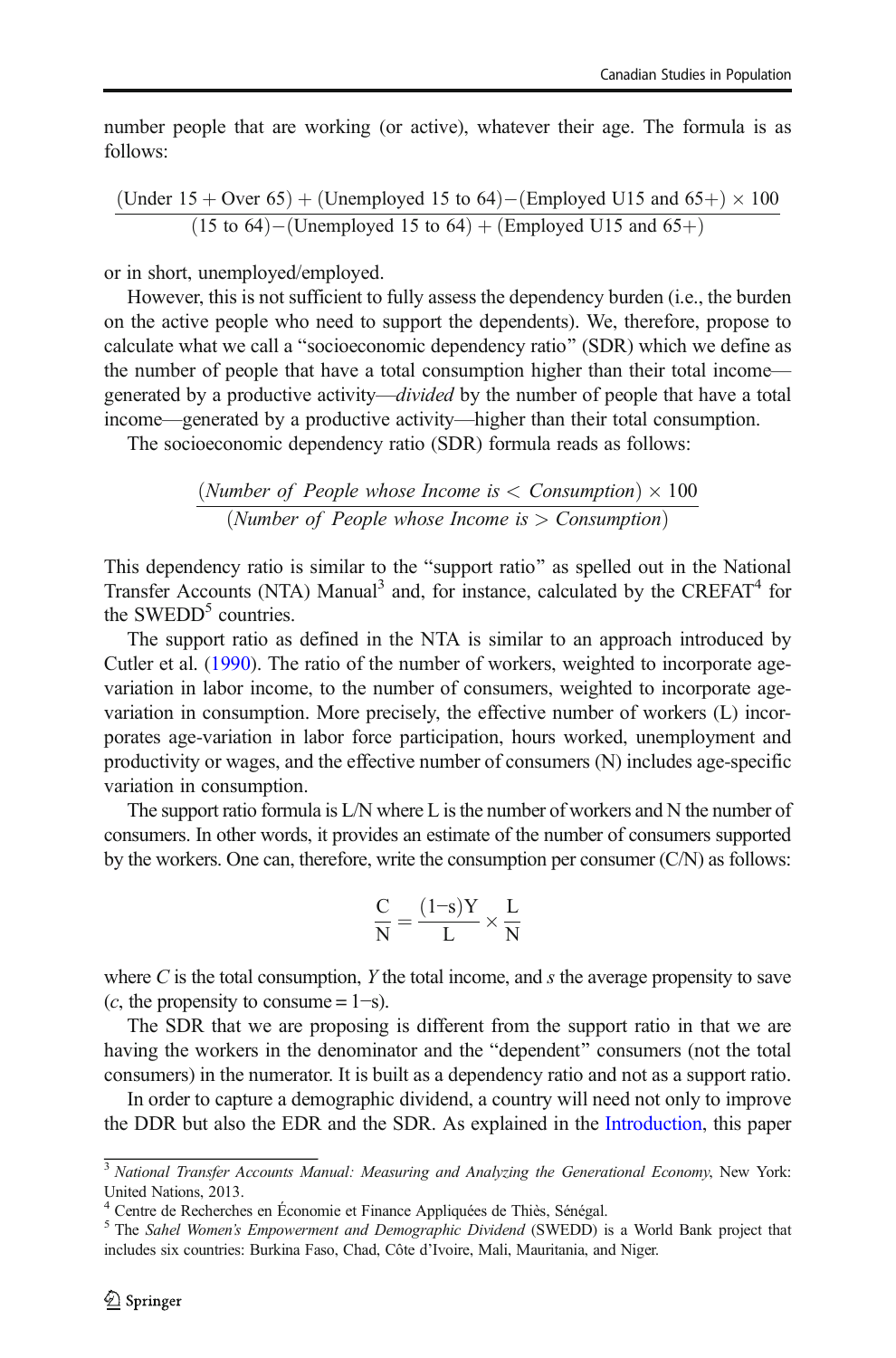will focus on the necessary conditions, as well as the sufficient conditions needed to achieve these goals. The fulfillment of the arrays of these various necessary and sufficient conditions follows a logical, as well as a chronological, sequence. Figure 1 offers a sketchy summary of the conditions that policymakers will need to meet in order to capture a (first) demographic dividend.

# 3 Policies to Achieve the Necessary Conditions

A rapid and sharp decrease of fertility is the most important policy lever to open a demographic window of opportunity and benefit from a demographic dividend (DD) (May and Turbat [2017\)](#page-11-0). Such a fertility decline is necessary in order to positively impact the demographic dependency ratio (DDR). The DDR will improve (decrease) when active adults are growing faster than their dependents, especially their young dependents below age 15 or below age 20 (both dependency ratios are routinely calculated by the United Nations Population Division). However, the demographic window of opportunity will not last forever because the population will inexorably start to age. The older dependents will eventually grow faster than the working age population and therefore the DDR will increase again.

## 3.1 Family Planning Coverage

The key public policy challenge is to trigger a rapid and sharp fertility decline (Guengant [2017](#page-11-0)). To achieve this, the first step will be to improve and expand the supply of family planning services through programs that offer reliable information and quality services. The current level of contraceptive use for modern methods in sub-Saharan Africa is currently estimated at 26% (Population Reference Bureau [2017\)](#page-11-0), whereas it will be necessary to reach a contraceptive prevalence rate (CPR) of at least 75% to achieve the contraceptive revolution and attain replacement level fertility. Despite some exceptions (e.g., Ethiopia, Malawi, and Rwanda), most sub-Saharan African countries currently experience very low growth rate of their CPR, to the tune of about 0.5 percentage point per year. Therefore, it is necessary to increase the uptake of modern contraception. A rate of increase of contraceptive coverage of at least 1.5 percentage points per year appears to be an ambitious but feasible target. The programmatic challenge is not only to attract new family planning acceptors but also to retain current users.



#### Source: The authors.

Fig. 1 Policies impacting respectively the demographic dependency ratio (DDR), the employment dependency ratio (EDR), and the socioeconomic dependency ratio (SDR)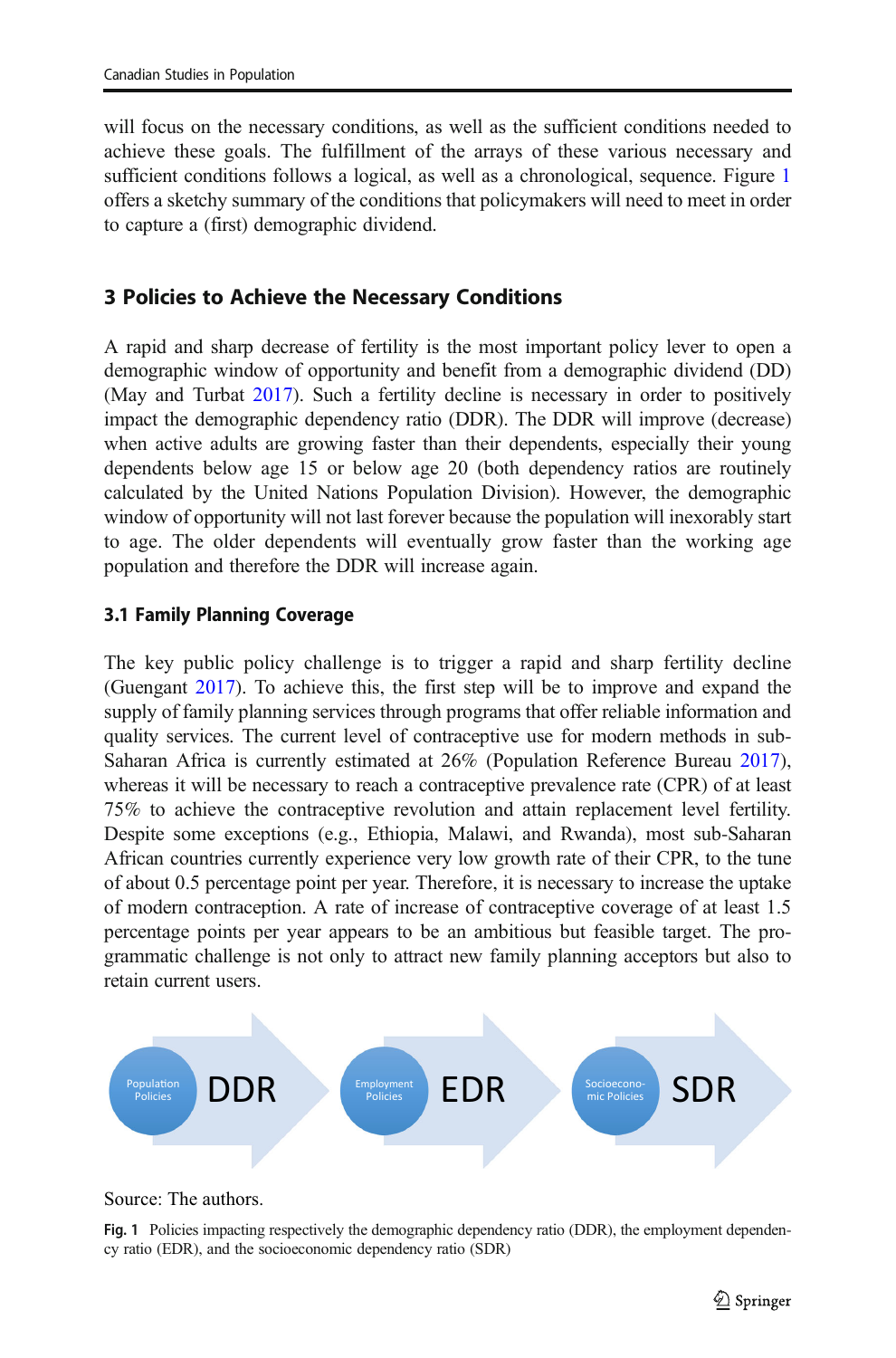## 3.2 Demand Creation for Smaller Family Size

A faster fertility decline will also require a much higher demand for smaller family size, i.e., the creation of a larger demand for lower fertility. The anticipated mortality decline, especially of infant and child mortality, should help foster smaller family size. However, specific programs will also be required to change perceptions and attitudes about family size. Information, education, and communication (IEC) programs, as well as behavior communication change (BCC) campaigns will need to be expanded. Such communication programs must be innovative, repetitive, and sustained over time. The Animas Sutura program in Niger appears to be a sterling example of a successful communication program, although it currently covers less than 5% of the population of the country (Guengant and Issaka Maga [2017](#page-11-0)).

In addition, female education and women's empowerment programs will reinforce communication efforts. As such, the Sahel Women's Empowerment and Demographic Dividend (SWEDD) project funded by the World Bank Group in six Western Africa countries (Burkina Faso, Chad, Côte d'Ivoire, Mali, Mauritania, and Niger), represents a new generation of projects linking women's empowerment to the capturing of a DD.

## 3.3 African Leadership and Donors

The two-pronged effort to expand family planning access and create a stronger demand for smaller family size will also necessitate a much stronger commitment of the part of the African leadership (May [2017a\)](#page-11-0). The attitudes of African policymakers have started to change in recent years because African leaders are interested in capturing a demographic dividend. However, African leaders and policymakers have not yet fully internalized the need to reduce fertility levels rapidly and significantly to achieve this goal. Moreover, the institutional capacity of many SSA countries to implement population policies and programs remains weak (May [2017b\)](#page-11-0).

The donors' community should also be more proactive on the front of fertility reduction. In this respect, the 2012 pledge (reiterated in 2017) of the Bill and Melinda Gates Foundation to provide funding for access of modern family planning methods to an additional 120,000 couples is a major step in the right direction. Last but not least, past family planning efforts have suffered from shifting policies and priorities. The HIV/AIDS epidemic has defunded many family planning programs. Therefore, it is essential that future efforts to expand family planning coverage be sustained over time with appropriate funding (May [2017a\)](#page-11-0).

# 4 Policies to Achieve Sufficient Conditions

If properly implemented, the population and supportive policies discussed in the previous section should result in a decrease of the demographic dependency ratio (DDR), a necessary condition for the opening of the demographic window of opportunity.<sup>6</sup> However, these

 $6$  The demographic window of opportunity opens when fertility declines. This window of opportunity may last for a period of 40 to 50 years, until the proportion of the older population (65+) starts to increase rapidly, a phenomenon known as "population aging."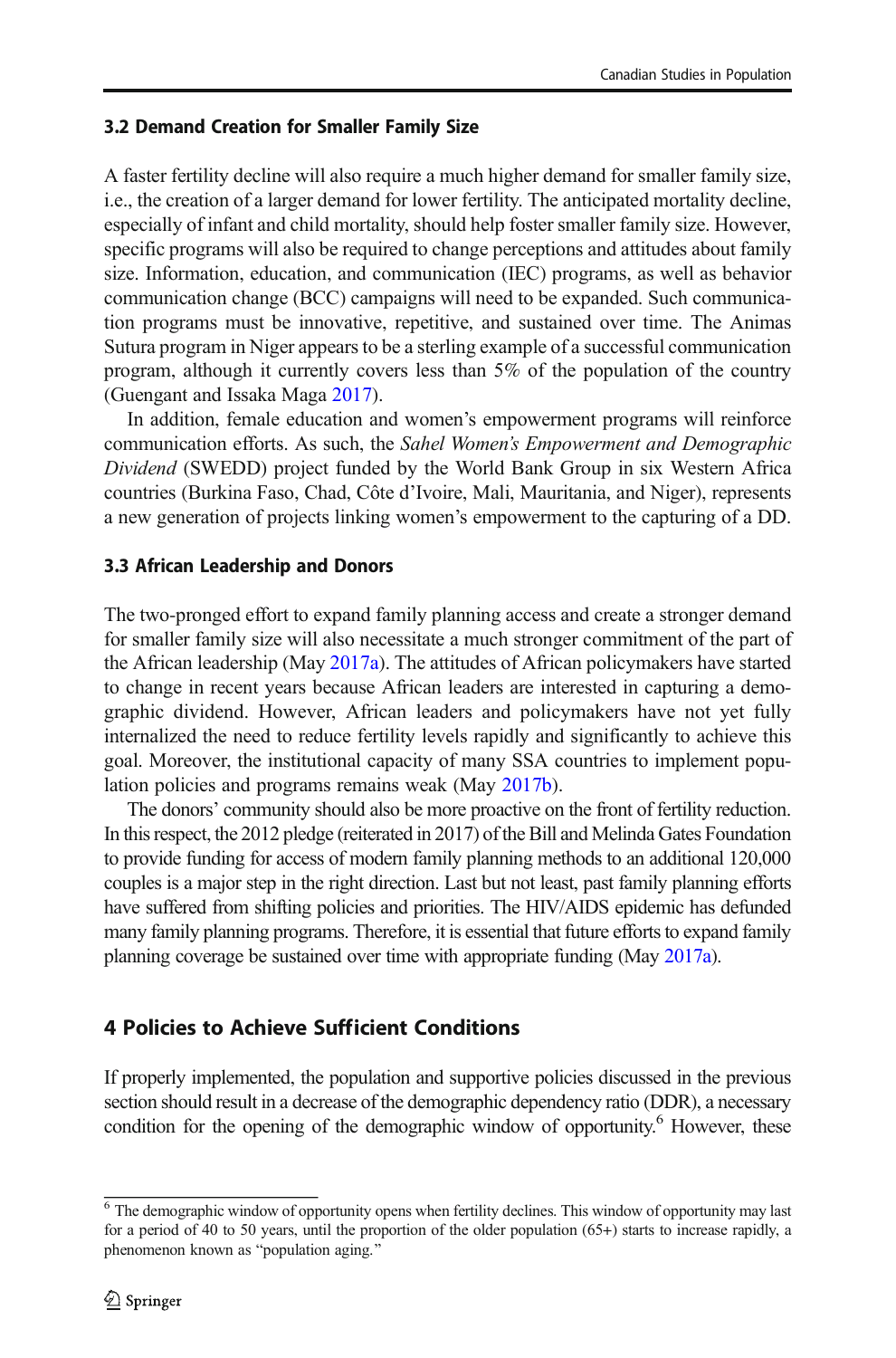policies are insufficient to significantly impact the employment dependency ratio (EDR) and/or the socioeconomic dependency ratio (SDR).

If the DDR is often calculated according to the formula  $(U15 + 65$  and over)/15–64, the EDR takes into account employment by subtracting the U15 and 65+ that are employed from the numerator (dependents) to add them to the denominator (active persons), and subtracting the unemployed 15–64 from the denominator (active persons) to add them to the numerator (dependents), or  $[(U15 + 65 \text{ and over}) - (employed$ U15 + employed 65 and over) $\frac{1}{10}(15-64)$  – (unemployed 15–64).

As can be seen in Table [1](#page-7-0), which is based on data for 2015 and 2016 that were collected by the International Labour Organization (ILO), the United Nations Development Program (UNDP), and the World Bank Group (WBG), the DDR grossly underestimates the real dependents' burden on the economy of a country, when it is compared to the EDR. The latter is no doubt a much better, albeit insufficient, indicator of the "dependency burden" than the former.

The number of working people, and therefore, the EDR (via variations in both numerator and denominator), is directly impacted by the employment policy. The average income of the working population is directly impacted by the salary policies (especially by the minimum wage policy). Through a variation in the number of people who spend less than their income—generated by a productive activity—this will directly impact the SDR.

If the three selected indicators (DDR, EDR, and SDR) are extremely relevant to assess the likeliness of reaping a DD, other elements need to be considered as well. For example, the number of assisted people does not only depend on age or employment but also on social and health status (handicap, for example). Also, the average dependency subsidy is directly impacted by social policies. An increase in the number of people covered by the social safety net would result in an increase in money transfers from the "surplus providers" to the "surplus users." The same result would be observed if there was an increase in the average subsidy allocated to the dependents.

In this section, we will underline the main elements that each of the main socioeconomic policies should include with the view of freeing up resources currently allocated to dependents and therefore of improving the EDR and the SDR, respectively. However, it must be kept in mind that these policies cannot be fully successful without simultaneous policies in education, health, youth and gender (which help create an enabling environment), and macroeconomic policies.

As suggested by the International Labour Organization (ILO [2013](#page-11-0)): "Possible policy directions need to take into account the complementarities between employment and social protection policies for all age groups spanned over the life cycle. They should build upon inter-generational solidarity".<sup>7</sup>

## 4.1 Employment Policies

To improve the EDR, a government's priority should be to increase the labor market's absorptive capacity to the level of the bulge of youth that will reach the working age as a result of the demographic transition and thus modification of the age structure (Eberstadt [2017;](#page-11-0) Lee et al. [2016](#page-11-0)). If this is not done, the youth will end up reacting

<sup>7</sup> Social protection includes policies and programs designed to reduce poverty and vulnerability.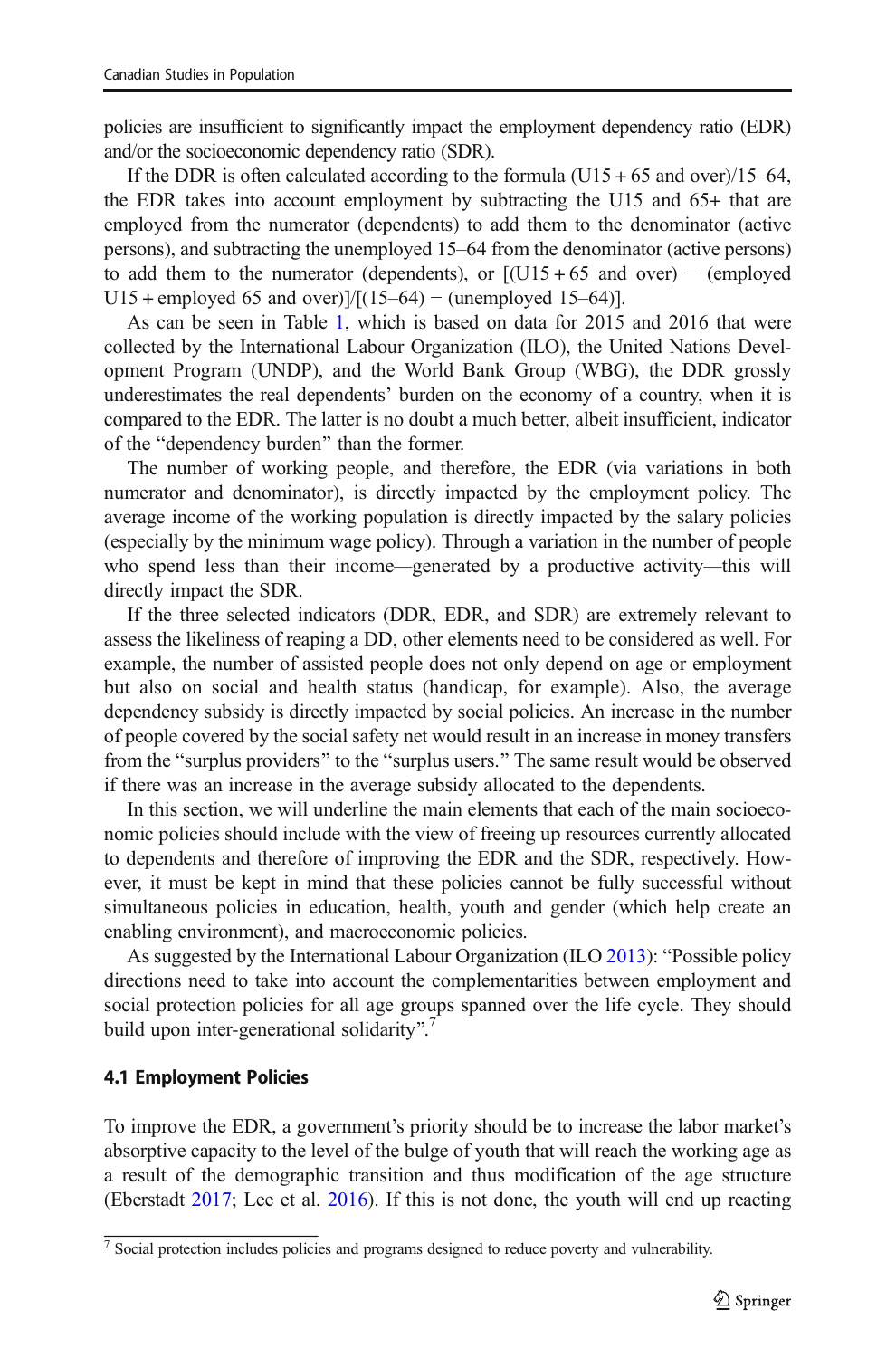| Country               | <b>DDR</b> | <b>EDR</b> | <b>Estimated SDR</b> |
|-----------------------|------------|------------|----------------------|
| Western Africa        |            |            |                      |
| Benin                 | 82         | 224        | 244                  |
| Burkina Faso          | 92         | 154        | 222                  |
| Gambia, The           | 92         | 225        | N/A                  |
| Ghana                 | 72         | 96         | 244                  |
| Liberia               | 82         | 189        | N/A                  |
| Mali                  | 102        | 178        | 250                  |
| Senegal               | 89         | 191        | 233                  |
| Sierra Leone          | 82         | 155        | N/A                  |
| Total                 | 85         | 147        | N/A                  |
| Central Africa        |            |            |                      |
| Cameroon              | 85         | 127        | N/A                  |
| Gabon                 | 72         | 201        | N/A                  |
| Sao Tome and Principe | 85         | 111        | 200                  |
| Total                 | 84         | 130        | N/A                  |
| Eastern Africa        |            |            |                      |
| Ethiopia              | 80         | 106        | 204                  |
| Madagascar            | 82         | 98         | N/A                  |
| Mauritius             | 41         | 71         | N/A                  |
| Mozambique            | 94         | 203        | 208                  |
| Rwanda                | 79         | 122        | N/A                  |
| Seychelles            | 133        | 182        | N/A                  |
| South Sudan           | 83         | 171        | N/A                  |
| Tanzania              | 67         | 118        | N/A                  |
| Zambia                | 96         | 150        | N/A                  |
| Zimbabwe              | 82         | 116        | N/A                  |
| Total                 | 79         | 120        | N/A                  |
| Southern Africa       |            |            |                      |
| Botswana              | 56         | 164        | N/A                  |
| Lesotho               | 67         | 160        | N/A                  |
| Namibia               | 68         | 178        | N/A                  |
| South Africa          | 52         | 149        | 182                  |
| Total                 | 53         | 151        | N/A                  |
| Eastern Asia          |            |            |                      |
| China-Hong Kong SAR   | 37         | 54         | 189                  |
| Japan                 | 58         | 72         | 222                  |
| Korea, Republic of    | 39         | 85         | 192                  |
| Mongolia              | 100        | 184        | 179                  |
| Total                 | 59         | 76         | 195                  |

<span id="page-7-0"></span>Table 1 Comparison between the 2016 demographic dependency ratio (DDR), the 2016 employment dependency ratio (EDR), and the estimated 2015 socioeconomic dependency ratio (SDR)

Some important sub-Saharan countries, such as Kenya and Nigeria, have not been included in this table because the data are either not available or unreliable

Source: authors' calculations based on ILO, UNDP, and WBG data collected for years 2015 and 2016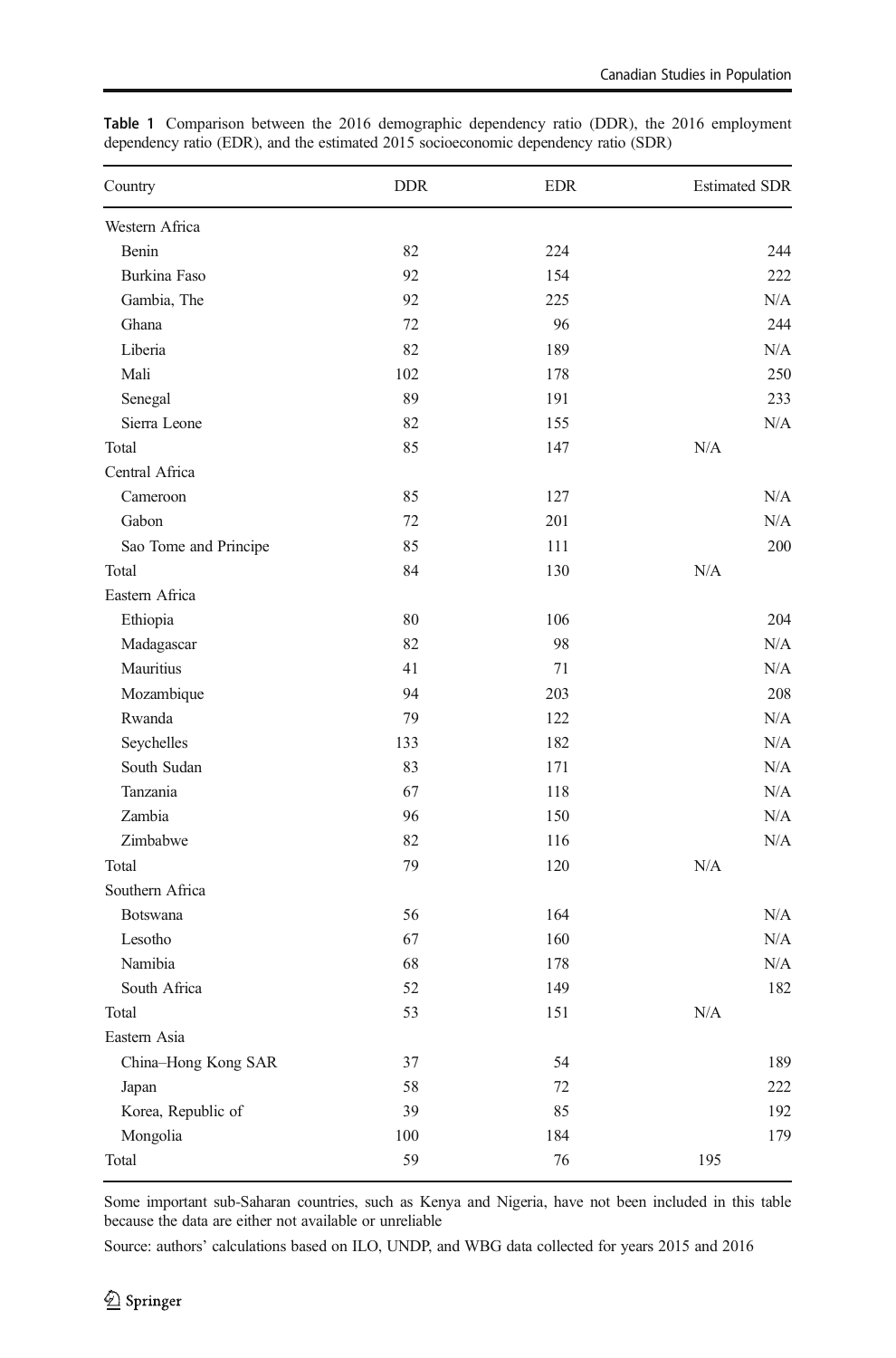to chronic unemployment either through out-migration and/or social unrest. In both cases, this would negatively impact the capturing of a DD.

The International Labor Organization (ILO) estimates that the global youth unemployment rate in developing countries is expected to reach 9.4% or 7.9 million youth in 2017. In addition, "Across most labour market indicators, wide disparities exist between young women and men, underpinning and giving rise to wider gaps during the transition to adulthood. In 2016, for instance, the labour force participation rate for young men stands at 53.9 per cent compared to 37.3 per cent for young women— representing a gap of 16.6 percentage points" (ILO [2016](#page-11-0)). Also, millions of young people in low-income countries continue to leave school to take up jobs when they are too young. According to the ILO report, 31% of youth in low-income countries have no educational qualifications at all compared to 6% in lower-middle-income countries and 2% in upper-middle-income countries.

The youth are more likely to be unemployed than the other age groups and, when employed, more likely to be in the informal sector, $\delta$  at a low wage, and without social protection. Moreover, there are large discrepancies within the youth. Kipesha and Msigwa [\(2013](#page-11-0)) list five criteria, namely gender, geographical location, education, skills, and marital status as significant factors explaining the difference in youth employment status.

A relevant employment policy should, therefore, focus on the youth and not only when they arrive on the labor market. It should start much earlier through their education, with a special focus on girl's education, their skills, and their health. Rural labor markets need to be boosted to slow down the current out-migration flows that start from the remotest areas of sub-Saharan Africa to end up in European camps, if not in the sea, via the slums of the African capital cities. Also, the plague of informality needs to be effectively addressed at the level of urban labor markets. Data clearly show that most people, and especially the youth, that are "employed" in the informal sector live under the poverty line.

## 4.2 Salary Policies (Minimum Wage)

Even if a government succeeds in increasing youth employment, the impact on the SDR might be moderate because of the "working poor". The poor quality of employment continues to disproportionately affect the youth, albeit with considerable regional differences. For example, sub-Saharan Africa continues to suffer the highest youth working poverty rates globally at almost 70%.

As observed in many economies, there is growing evidence of a shift in the age distribution of poverty, with youth taking the place of the elderly as the group at highest risk of poverty (defined for developed economies as earning less than 60% of the median income). The challenge is particularly acute in some countries where the "poverty risk" for young workers exceeds 20%.

Cunningham [\(2007](#page-11-0)) suggests that the minimum wage is an attractive policy tool for governments that aim at reducing poverty and promoting social justice as "it does not require significant direct government expenditures ..." However, because the minimum

<sup>&</sup>lt;sup>8</sup> The informal sector, as opposed to the formal sector, encompasses economic activities, enterprises, jobs, and workers that are not regulated or protected by the state.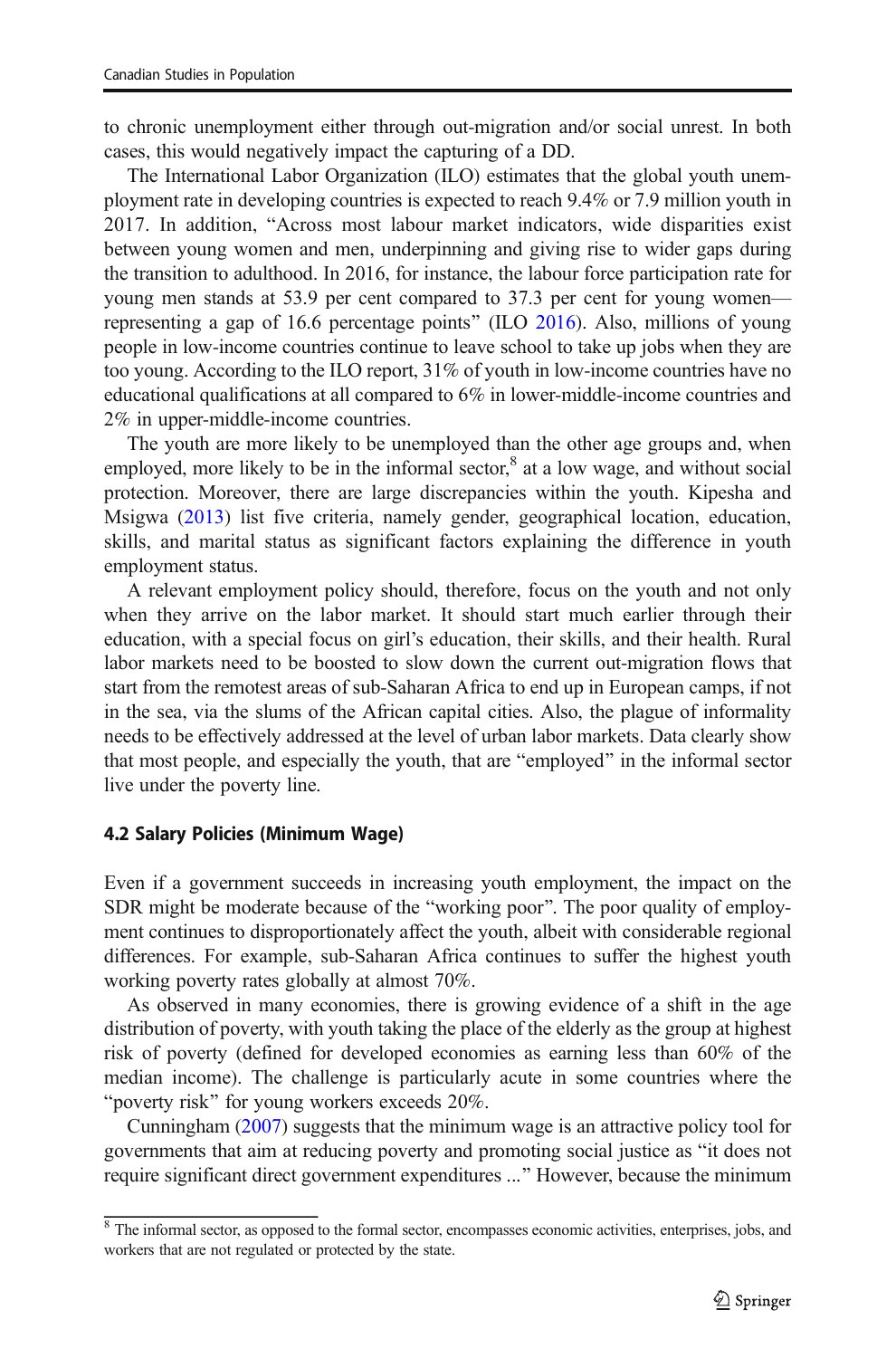wage is often tied to social programs, an increase in minimum wage might exacerbate deficit issues.

Therefore, should a government enact and enforce minimum wage legislation? Would it result in an increase in the national income per capita? Would it impact negatively the employment level?

Cunningham [\(2007](#page-11-0)) notes that the salaries of workers both in the formal and informal sector increase as a result of a rise in the minimum wage. Moreover, "the minimum wage is more binding in the informal than the formal sector.<sup>"</sup>

Terrell and Almeida  $(2008)$  confirm this conclusion, "the evidence strongly suggests that an increase in the minimum wage tends to have a positive wage effect," and find "a small negative employment effect among workers covered by minimum wage legislation," noting that "the effects tend to be stronger among low-wage workers."

## 4.3 Social Policies

Barrientos and Hulme [\(2008\)](#page-10-0) acknowledge the growing consensus around the view that social protection constitutes an effective response to poverty and vulnerability in developing countries, and an essential component of economic and social development strategies. Social protection is now better grounded in development theory as a result of the identification of the factors preventing access to economic opportunity and sustaining persistent poverty and vulnerability.

The remarkable economic successes of East-Asian countries have been achieved through state-led macroeconomic and development policies in which social policies played a fundamental role. As  $Cook$   $(2013)$  $(2013)$  comments, "These late industrialisers adopted social policies at earlier stages in their development...challenging the notion that more expensive social policies are a luxury of richer economies. Instead, their experience demonstrates the intrinsic role of such policies in development processes.<sup>"</sup>

New social programs, such as the well-known conditional cash transfers (CCTs), are aimed at both reducing poverty and promoting development, taking into account the strong relationship between poverty, inequality, and growth.

With regard to employment, considering that one of the major obstacles is the nature of employment, the structural change process will need accompanying social policies: Bstructural transformation requires deliberate policies to invest in sectors that can create jobs, and in the labour force to ensure skills appropriate to these new sectors^ (Cook [2013\)](#page-11-0).

The social policies needed to improve the SDR will have to: (i) change focus from short-term social safety nets and social funds to a much broader range of mid- to long-term policies and programs that combine interventions protecting basic levels of consumption among poor; (ii) facilitate investment in human capital and other productive assets; (iii) strengthen the agency of those in poverty, including the "working poor" (Barrientos and Hulme [2008](#page-10-0)); and (iv) include all dependents' categories, including the unemployed.

#### 4.4 Education and Gender Policies

Education policies, especially those geared at young girls, are an essential element of the policies needed to fulfill the necessary conditions to capture a demographic dividend, namely to reduce high fertility levels. In addition, female education programs will facilitate the expansion of family planning coverage. It has been demonstrated in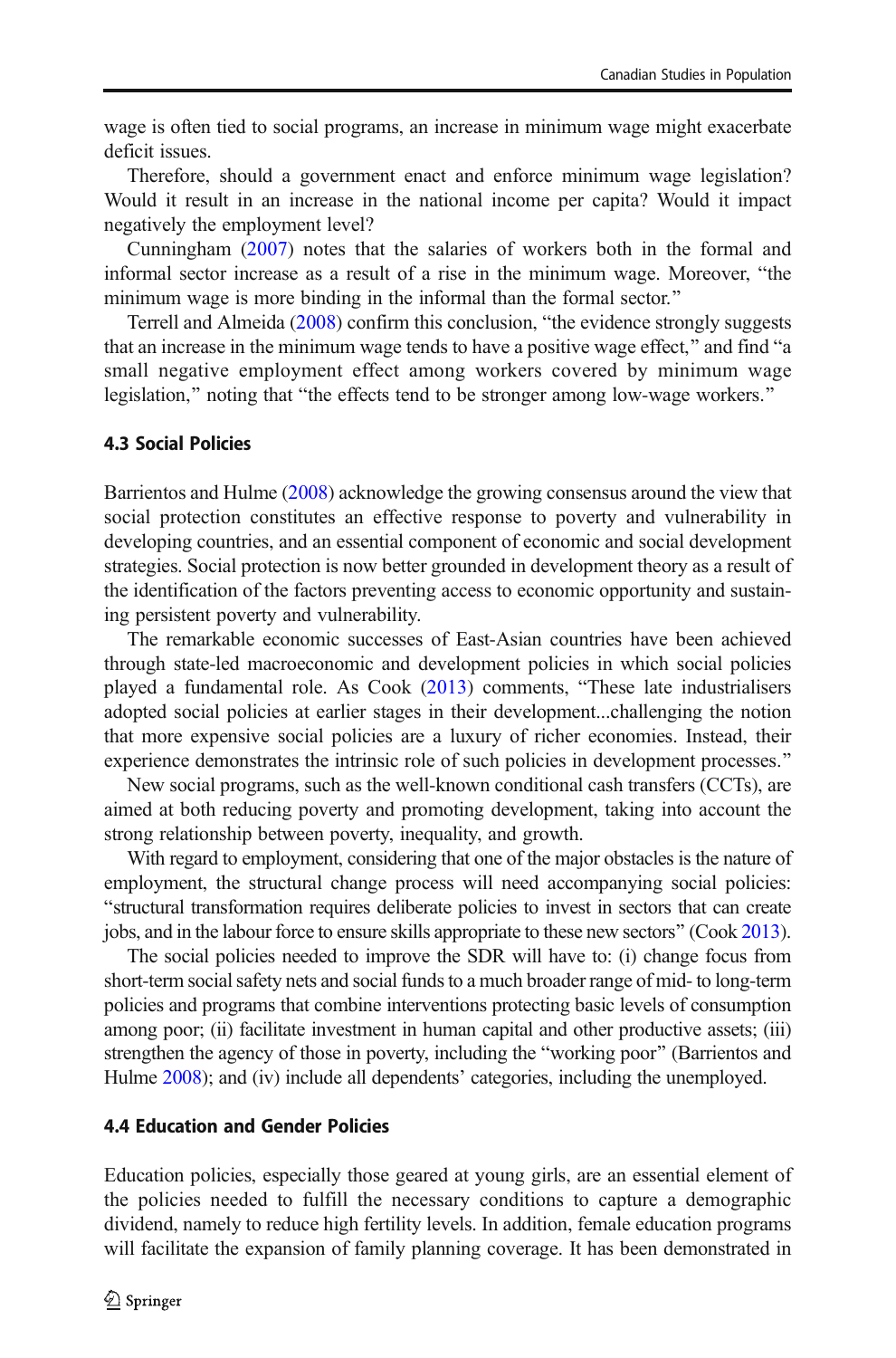<span id="page-10-0"></span>Ethiopia that female education brings also positive externalities, even for women without education (World Bank [2007\)](#page-11-0). However, for female education to fulfill its purpose with respect to capturing a DD, it must be stressed that young girls should pursue their schooling until the completion of the secondary level. Another key dimension of education, which has often been overlooked, is the quality of education (a phenomenon which is independent of the length of education).

These education policies geared at young girls are predicated on gender equitable policies. When combined with women's empowerment policies, female education programs will be more effective to entice young women to reduce their family size and participate in the economy. Finally, education and gender policies, when geared at young girls, also help fulfill the sufficient conditions to capture a demographic dividend.

#### 5 The Way Forward

In addition to the management of fertility, public policies should focus on the other drivers that must be put in place to capture a DD, mainly employment, salary, and social policies. However, these policies would fall short without the right enabling environment. This means that relevant policies in the areas of education, health, gender, macroeconomics, and good governance need to be implemented as well.

At this stage, it seems that the first stumbling block to accelerate the fertility transition in sub-Saharan Africa is the lack of a strong commitment toward a rapid fertility decline on the part of African leaders, policymakers, and stakeholders (May [2017a\)](#page-11-0). The authors view this as perhaps the most important challenge that must be addressed in order to capture a DD in the region. The second stumbling block is the low absorptive capacity of the labor market and its discrimination of the youth and women. The third stumbling block is the low level of salaries, especially in the informal sector, again for the youth and the women. And the fourth stumbling block to capture a DD is the lack of social protection of the dependents and the "working poor."

There is a growing consensus among development specialists working in sub-Saharan Africa—and this could be called the "integrated view" or the creation of an enabling environment—that in addition to the expansion of family planning coverage sustained fertility declines in SSA will depend also on much lower infant and child mortality levels, substantial improvements in female literacy and education (especially at the secondary level), empowerment of women, and greater participation of women into the labor force (May [2017a](#page-11-0)).

The task ahead to implement this "integrated approach" to socioeconomic development is formidable because most necessary and sufficient conditions to capture a DD have yet to be met in many SSA countries. Indeed, the relevant policies have yet to be designed and, thereafter, these policies will need to be implemented *simultaneously*.

#### References

Barrientos, A. & D. Hulme (2008). Social protection for the poor and poorest in developing countries: reflections on a quiet revolution. In Brooks World Poverty Institute, working paper no. 30. Manchester, GB: The University of Manchester.